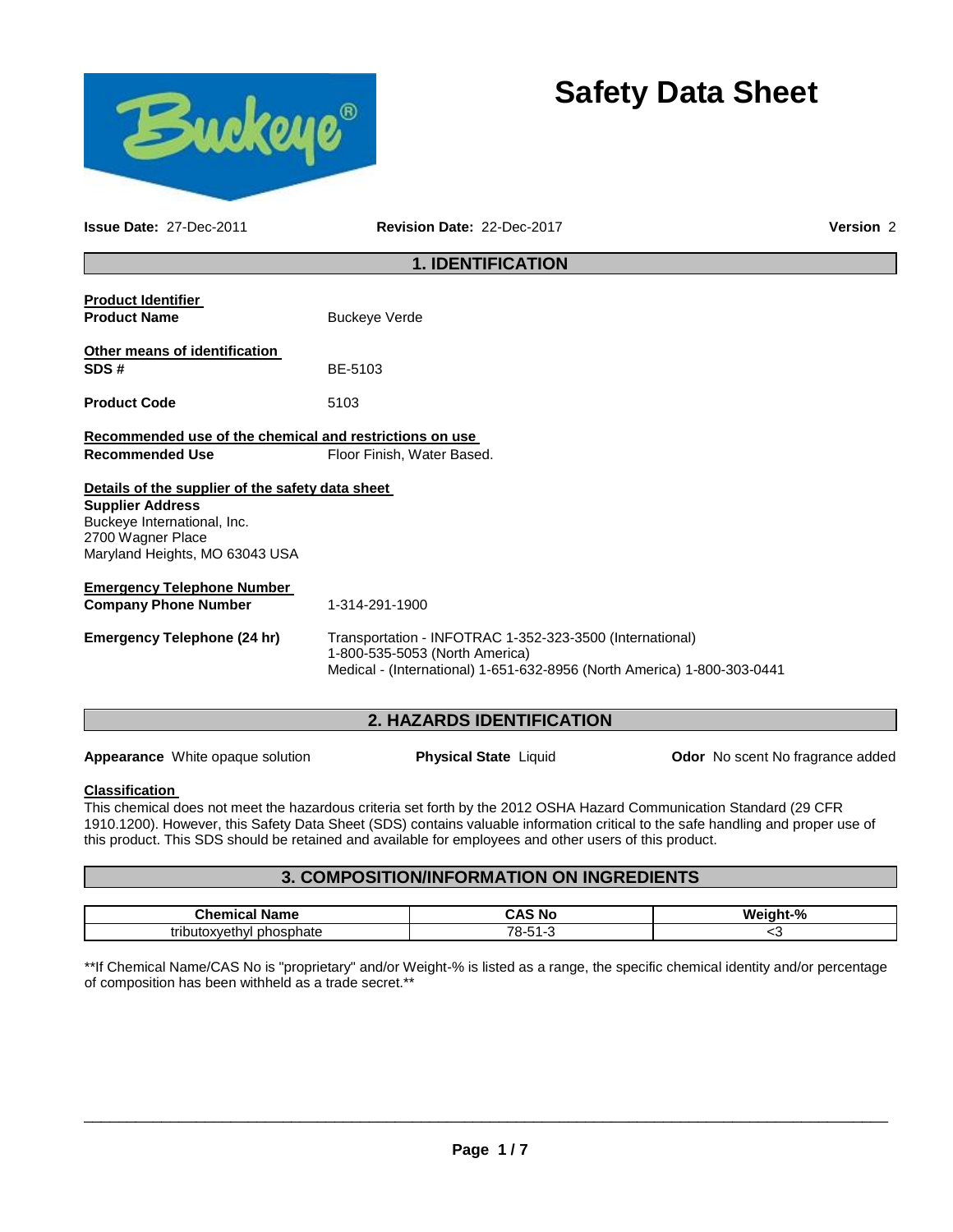## \_\_\_\_\_\_\_\_\_\_\_\_\_\_\_\_\_\_\_\_\_\_\_\_\_\_\_\_\_\_\_\_\_\_\_\_\_\_\_\_\_\_\_\_\_\_\_\_\_\_\_\_\_\_\_\_\_\_\_\_\_\_\_\_\_\_\_\_\_\_\_\_\_\_\_\_\_\_\_\_\_\_\_\_\_\_\_\_\_\_\_\_\_ **4. FIRST-AID MEASURES**

## **First Aid Measures**

| <b>Eve Contact</b>                                                         | Rinse immediately with plenty of water, also under the eyelids, for at least 15 minutes. Get<br>medical attention if irritation persists. |  |
|----------------------------------------------------------------------------|-------------------------------------------------------------------------------------------------------------------------------------------|--|
| <b>Skin Contact</b>                                                        | Wash with soap and water. If skin irritation persists, call a physician.                                                                  |  |
| <b>Inhalation</b>                                                          | Remove victim to fresh air and keep at rest in a position comfortable for breathing. Call a<br>physician if you feel unwell.              |  |
| Ingestion                                                                  | Drink 2-3 large glasses of water. Do not induce vomiting. Call a physician. Never give<br>anything by mouth to an unconscious person.     |  |
| Most important symptoms and effects                                        |                                                                                                                                           |  |
| <b>Symptoms</b>                                                            | May cause eye and skin irritation.                                                                                                        |  |
| Indication of any immediate medical attention and special treatment needed |                                                                                                                                           |  |

**Notes to Physician Treat symptomatically.** 

## **5. FIRE-FIGHTING MEASURES**

## **Suitable Extinguishing Media**

Use extinguishing measures that are appropriate to local circumstances and the surrounding environment.

**Unsuitable Extinguishing Media** Not determined.

#### **Specific Hazards Arising from the Chemical**

Combustion products may be toxic.

**Hazardous Combustion Products** Carbon oxides. Phosphorus oxides. Nitrogen oxides (NOx).

## **Protective equipment and precautions for firefighters**

As in any fire, wear self-contained breathing apparatus pressure-demand, MSHA/NIOSH (approved or equivalent) and full protective gear.

## **6. ACCIDENTAL RELEASE MEASURES**

#### **Personal precautions, protective equipment and emergency procedures**

| <b>Personal Precautions</b>      | Use personal protection recommended in Section 8.                                                                                                                   |  |
|----------------------------------|---------------------------------------------------------------------------------------------------------------------------------------------------------------------|--|
| <b>Environmental Precautions</b> | Prevent from entering into soil, ditches, sewers, waterways and/or groundwater. See<br>Section 12, Ecological Information. See Section 13: DISPOSAL CONSIDERATIONS. |  |

#### **Methods and material for containment and cleaning up**

**Methods for Containment** Prevent further leakage or spillage if safe to do so.

**Methods for Clean-Up** Pick up with mop, wet/dry vac, or absorbent material. Rinse area with clear water and allow floor to dry before allowing traffic.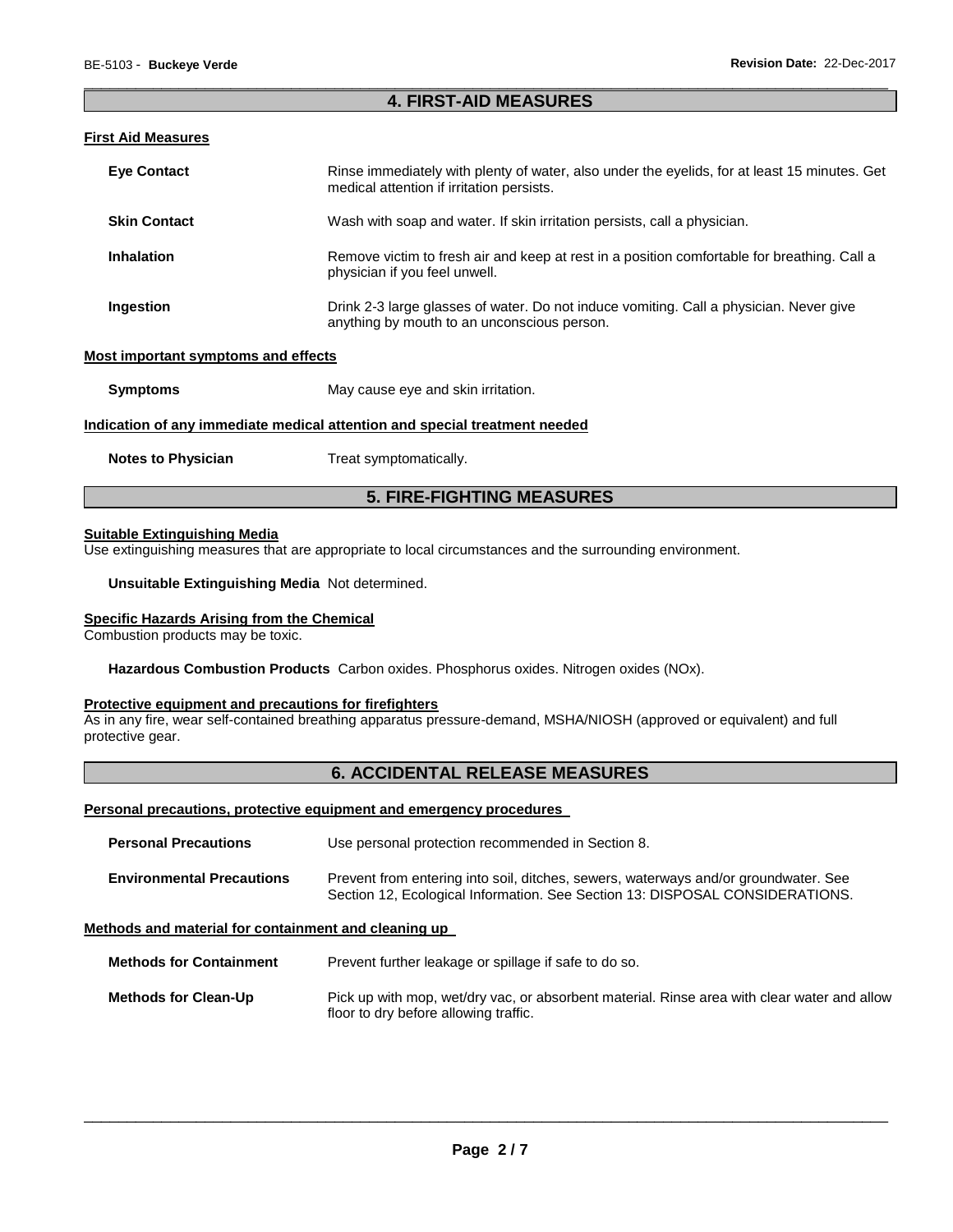## \_\_\_\_\_\_\_\_\_\_\_\_\_\_\_\_\_\_\_\_\_\_\_\_\_\_\_\_\_\_\_\_\_\_\_\_\_\_\_\_\_\_\_\_\_\_\_\_\_\_\_\_\_\_\_\_\_\_\_\_\_\_\_\_\_\_\_\_\_\_\_\_\_\_\_\_\_\_\_\_\_\_\_\_\_\_\_\_\_\_\_\_\_ **7. HANDLING AND STORAGE**

# **Precautions for safe handling**

Handle in accordance with good industrial hygiene and safety practice. Use personal protection recommended in Section 8. Avoid contact with skin, eyes or clothing. Use only in well-ventilated areas.

## **Conditions for safe storage, including any incompatibilities**

**Storage Conditions** Keep containers tightly closed in a dry, cool and well-ventilated place. Keep container closed when not in use. Keep from freezing. Store at room temperature. Do not store above 110°F.

**Incompatible Materials Acids. Strong alkalis. Heavy metal salts.** 

## **8. EXPOSURE CONTROLS/PERSONAL PROTECTION**

#### **Exposure Guidelines**

No exposure limits noted for ingredient(s). The following information is given as general guidance.

## **Appropriate engineering controls**

**Engineering Controls** Ensure adequate ventilation, especially in confined areas. Eyewash stations. Showers.

## **Individual protection measures, such as personal protective equipment**

| <b>Eve/Face Protection</b>      | Risk of contact: Wear approved safety goggles.                                                                   |
|---------------------------------|------------------------------------------------------------------------------------------------------------------|
| <b>Skin and Body Protection</b> | Wear suitable protective clothing.                                                                               |
| <b>Respiratory Protection</b>   | Ensure adequate ventilation, especially in confined areas.                                                       |
|                                 | General Hygiene Considerations Handle in accordance with good industrial hygiene and safety practice. Wash hands |
|                                 | thoroughly after handling.                                                                                       |

## **9. PHYSICAL AND CHEMICAL PROPERTIES**

## **Information on basic physical and chemical properties**

| <b>Physical State</b>               | Liquid                                |                       |                                |
|-------------------------------------|---------------------------------------|-----------------------|--------------------------------|
| <b>Appearance</b>                   | White opaque solution                 | Odor                  | No scent No fragrance<br>added |
| Color                               | White                                 | <b>Odor Threshold</b> | Not determined                 |
| Property                            | Values                                | Remarks • Method      |                                |
| pН                                  | $7.6 \pm 0.2$ (conc and use dilution) |                       |                                |
| <b>Melting Point/Freezing Point</b> | Not determined                        |                       |                                |
| <b>Boiling Point/Boiling Range</b>  | 100 °C / 212 °F                       |                       |                                |
| <b>Flash Point</b>                  | None                                  | Tag Closed Cup        |                                |
| <b>Evaporation Rate</b>             | 1.0                                   | (Water = 1)           |                                |
| Flammability (Solid, Gas)           | Liquid-Not applicable                 |                       |                                |
| <b>Upper Flammability Limits</b>    | Not applicable                        |                       |                                |
| <b>Lower Flammability Limit</b>     | Not applicable                        |                       |                                |
| <b>Vapor Pressure</b>               | Not determined                        |                       |                                |
| <b>Vapor Density</b>                | Not determined                        |                       |                                |
| <b>Specific Gravity</b>             | 1.02                                  |                       |                                |
| <b>Water Solubility</b>             | Miscible in water                     |                       |                                |
| Solubility in other solvents        | Not determined                        |                       |                                |
| <b>Partition Coefficient</b>        | Not determined                        |                       |                                |
| <b>Auto-ignition Temperature</b>    | Not determined                        |                       |                                |
| <b>Decomposition Temperature</b>    | Not determined                        |                       |                                |
| <b>Kinematic Viscosity</b>          | Not determined                        |                       |                                |
| <b>Dynamic Viscosity</b>            | Not determined                        |                       |                                |
| <b>Explosive Properties</b>         | Not determined                        |                       |                                |
| <b>Oxidizing Properties</b>         | Not determined                        |                       |                                |
|                                     |                                       |                       |                                |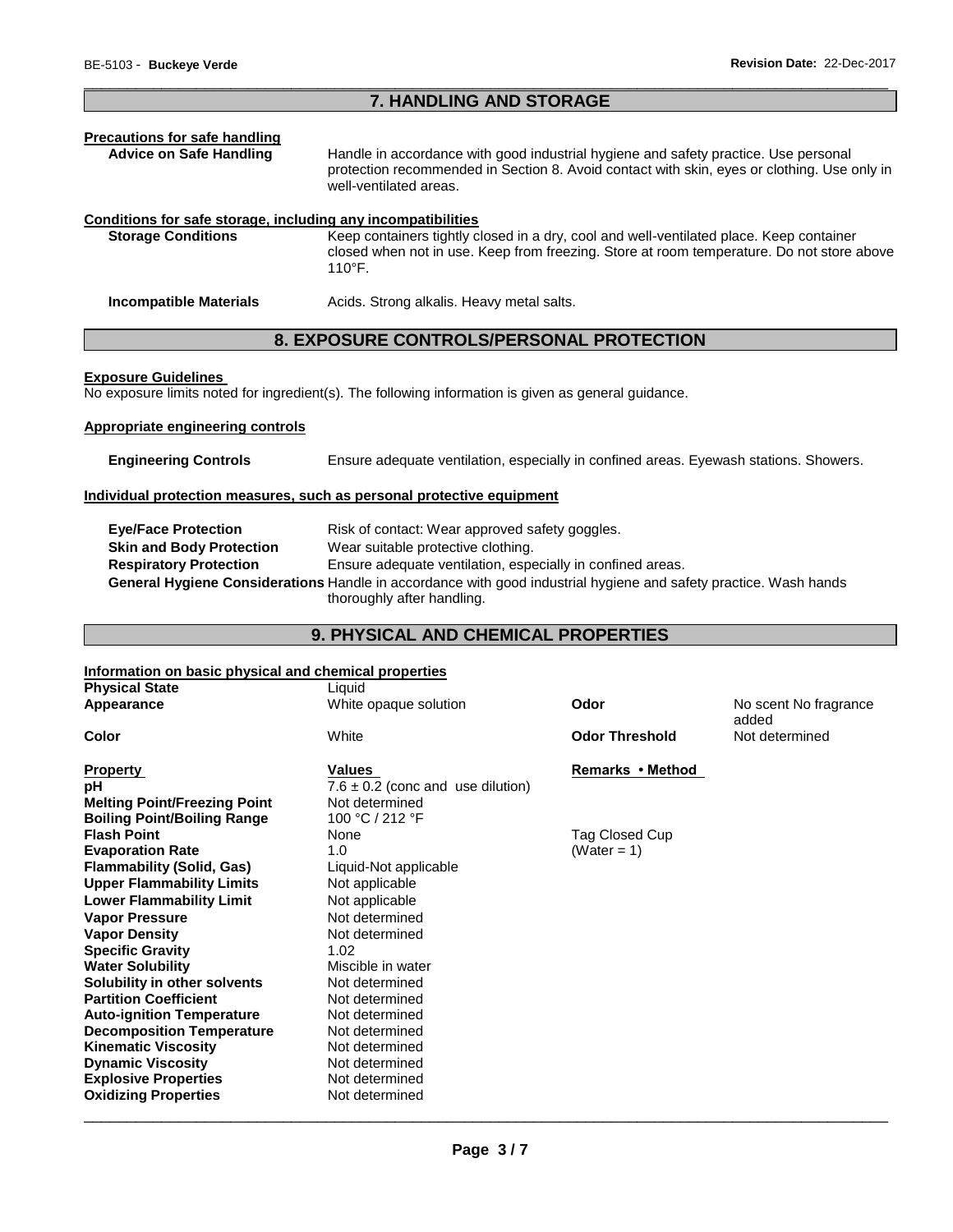## \_\_\_\_\_\_\_\_\_\_\_\_\_\_\_\_\_\_\_\_\_\_\_\_\_\_\_\_\_\_\_\_\_\_\_\_\_\_\_\_\_\_\_\_\_\_\_\_\_\_\_\_\_\_\_\_\_\_\_\_\_\_\_\_\_\_\_\_\_\_\_\_\_\_\_\_\_\_\_\_\_\_\_\_\_\_\_\_\_\_\_\_\_ **10. STABILITY AND REACTIVITY**

## **Reactivity**

Not reactive under normal conditions.

#### **Chemical Stability**

Stable under recommended storage conditions.

#### **Possibility of Hazardous Reactions**

None under normal processing.

#### **Hazardous Polymerization** Hazardous polymerization does not occur.

#### **Conditions to Avoid**

Keep separated from incompatible substances. Keep out of reach of children.

#### **Incompatible Materials**

Acids. Strong alkalis. Heavy metal salts.

## **Hazardous Decomposition Products**

Carbon oxides. Nitrogen oxides (NOx). Phosphorous oxides.

## **11. TOXICOLOGICAL INFORMATION**

## **Information on likely routes of exposure**

| <b>Product Information</b> |                                  |
|----------------------------|----------------------------------|
| <b>Eve Contact</b>         | Avoid contact with eyes.         |
| <b>Skin Contact</b>        | Avoid contact with skin.         |
| <b>Inhalation</b>          | Avoid breathing vapors or mists. |
| Ingestion                  | Do not ingest.                   |

## **Component Information**

| <b>Chemical Name</b>                              | Oral LD50            | Dermal LD50                                              | <b>Inhalation LC50</b>               |
|---------------------------------------------------|----------------------|----------------------------------------------------------|--------------------------------------|
| tributoxyethyl phosphate<br>78-51-3               | $= 3000$ mg/kg (Rat) | $>$ 5000 mg/kg (Rabbit)                                  | > 6.4 mg/L (Rat) 4 h                 |
| Di(ethylene glycol) ethyl ether<br>$111 - 90 - 0$ | $= 1920$ mg/kg (Rat) | $= 4200 \mu L/kg$ (Rabbit) = 6 mL/kg<br>Rat <sup>'</sup> | $>$ 5240 mg/m <sup>3</sup> (Rat) 4 h |

## **Information on physical, chemical and toxicological effects**

**Symptoms** Please see section 4 of this SDS for symptoms.

## **Delayed and immediate effects as well as chronic effects from short and long-term exposure**

**Carcinogenicity** This product does not contain any carcinogens or potential carcinogens as listed by OSHA, IARC or NTP.

#### **Numerical measures of toxicity** Not determined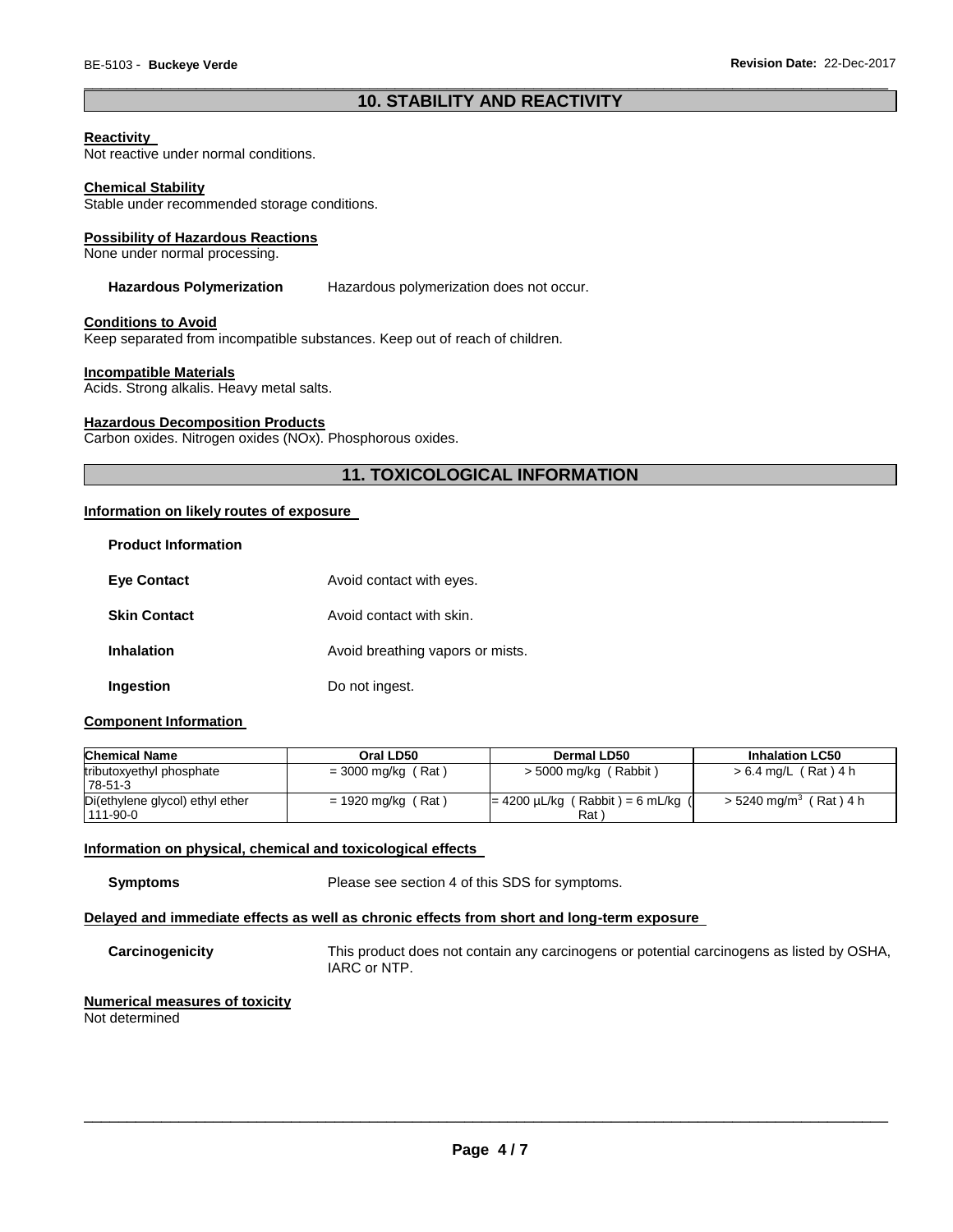## \_\_\_\_\_\_\_\_\_\_\_\_\_\_\_\_\_\_\_\_\_\_\_\_\_\_\_\_\_\_\_\_\_\_\_\_\_\_\_\_\_\_\_\_\_\_\_\_\_\_\_\_\_\_\_\_\_\_\_\_\_\_\_\_\_\_\_\_\_\_\_\_\_\_\_\_\_\_\_\_\_\_\_\_\_\_\_\_\_\_\_\_\_ **12. ECOLOGICAL INFORMATION**

## **Ecotoxicity**

The product is not classified as environmentally hazardous. However, this does not exclude the possibility that large or frequent spills can have a harmful or damaging effect on the environment.

## **Component Information**

| <b>Chemical Name</b>      | Algae/aquatic plants | <b>Fish</b>                  | <b>Toxicity to</b><br>microorganisms | <b>Crustacea</b>          |
|---------------------------|----------------------|------------------------------|--------------------------------------|---------------------------|
| tributoxyethyl phosphate  |                      | 10.4 - 12.0: 96 h Pimephales |                                      |                           |
| 78-51-3                   |                      | promelas mg/L LC50 flow-     |                                      |                           |
|                           |                      | through                      |                                      |                           |
| Di(ethylene glycol) ethyl |                      | 11400 - 15700: 96 h          |                                      | 3940 - 4670: 48 h Daphnia |
| ether                     |                      | Oncorhynchus mykiss mg/L     |                                      | magna mg/L EC50           |
| 111-90-0                  |                      | LC50 flow-through 11600 -    |                                      |                           |
|                           |                      | 16700: 96 h Pimephales       |                                      |                           |
|                           |                      | promelas mg/L LC50 flow-     |                                      |                           |
|                           |                      | through 10000: 96 h          |                                      |                           |
|                           |                      | Lepomis macrochirus mg/L     |                                      |                           |
|                           |                      | LC50 static 19100 - 23900:   |                                      |                           |
|                           |                      | 96 h Lepomis macrochirus     |                                      |                           |
|                           |                      | mg/L LC50 flow-through       |                                      |                           |
|                           |                      | 13400: 96 h Salmo gairdneri  |                                      |                           |
|                           |                      | ma/L LC50 flow-through       |                                      |                           |

## **Persistence/Degradability**

Not determined.

## **Bioaccumulation**

Not determined.

## **Mobility**

| <b>Chemical Name</b>          | <b>Coefficient</b><br>.<br>Partition |
|-------------------------------|--------------------------------------|
| tributoxyethyl<br>l phosphate | 70<br>4. I O<br>$\sim$               |
| 78-51-3                       |                                      |

## **Other Adverse Effects**

Not determined

## **13. DISPOSAL CONSIDERATIONS**

#### **Waste Treatment Methods**

| <b>Disposal of Wastes</b>     | Disposal should be in accordance with applicable regional, national and local laws and<br>regulations. |
|-------------------------------|--------------------------------------------------------------------------------------------------------|
| <b>Contaminated Packaging</b> | Disposal should be in accordance with applicable regional, national and local laws and<br>regulations. |

# **14. TRANSPORT INFORMATION**

| <b>Note</b> | Please see current shipping paper for most up to date shipping information, including<br>exemptions and special circumstances. |
|-------------|--------------------------------------------------------------------------------------------------------------------------------|
| <u>DOT</u>  | Not regulated                                                                                                                  |
| <b>IATA</b> | Not regulated                                                                                                                  |
| <b>IMDG</b> | Not regulated                                                                                                                  |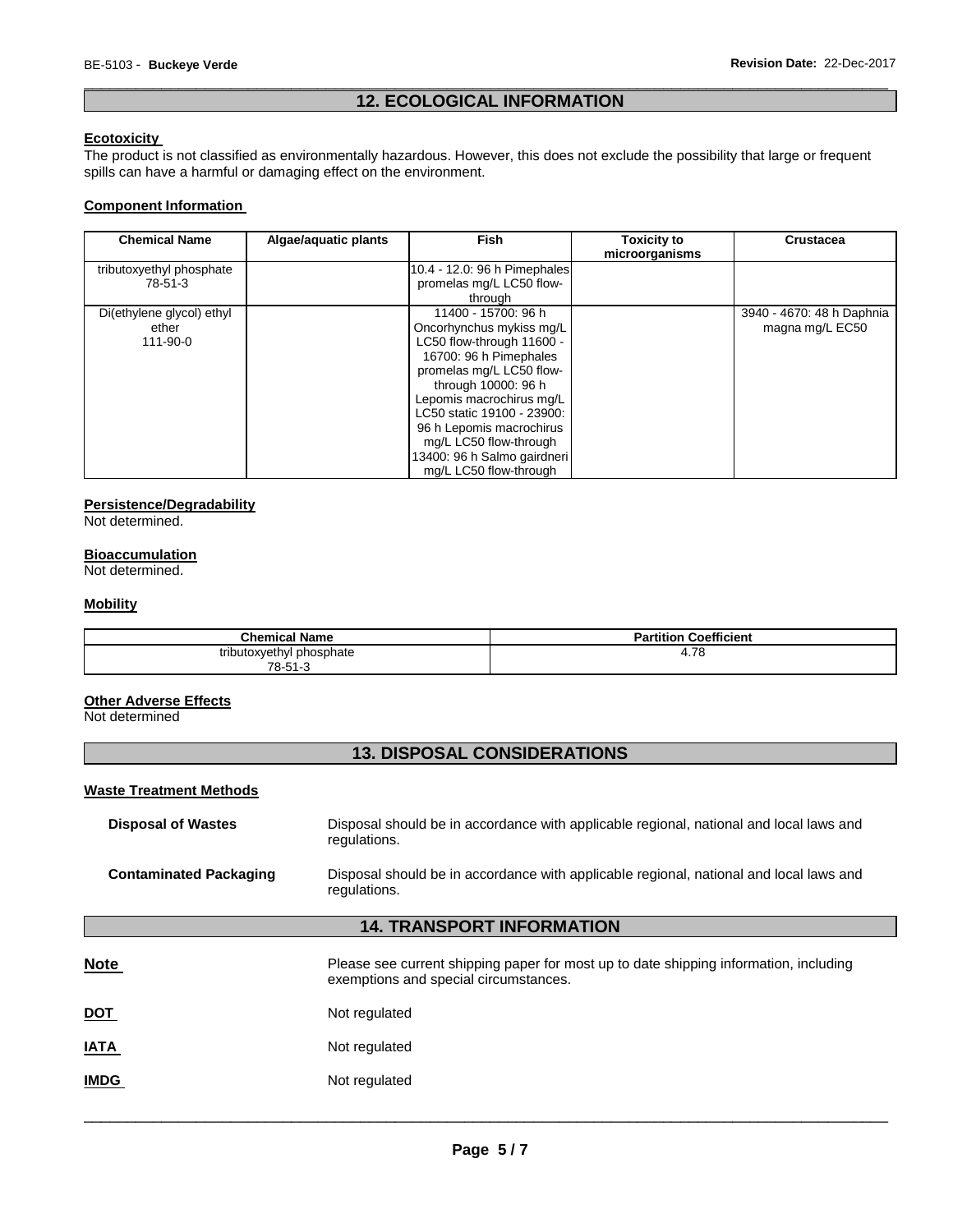## \_\_\_\_\_\_\_\_\_\_\_\_\_\_\_\_\_\_\_\_\_\_\_\_\_\_\_\_\_\_\_\_\_\_\_\_\_\_\_\_\_\_\_\_\_\_\_\_\_\_\_\_\_\_\_\_\_\_\_\_\_\_\_\_\_\_\_\_\_\_\_\_\_\_\_\_\_\_\_\_\_\_\_\_\_\_\_\_\_\_\_\_\_ **15. REGULATORY INFORMATION**

## **International Inventories**

| - -<br>Chemical<br><b>Name</b> | T<br>. SCA | <b>DSL</b> | <b>NDSL</b> | <b>EINECS</b> | <b>ELINCS</b> | <b>ENCS</b> | <b>IECSC</b> | $V = 0$<br>ncul | <b>PICCS</b> | <b>AICS</b> |
|--------------------------------|------------|------------|-------------|---------------|---------------|-------------|--------------|-----------------|--------------|-------------|
| tributoxyethyl<br>phosphate    | Present    |            |             | Present       |               | Present     |              | Present         |              |             |

#### **Legend:**

*TSCA - United States Toxic Substances Control Act Section 8(b) Inventory* 

*DSL/NDSL - Canadian Domestic Substances List/Non-Domestic Substances List* 

*EINECS/ELINCS - European Inventory of Existing Chemical Substances/European List of Notified Chemical Substances* 

*ENCS - Japan Existing and New Chemical Substances* 

*IECSC - China Inventory of Existing Chemical Substances* 

*KECL - Korean Existing and Evaluated Chemical Substances* 

*PICCS - Philippines Inventory of Chemicals and Chemical Substances* 

*AICS - Australian Inventory of Chemical Substances* 

## **US Federal Regulations**

## **CERCLA**

This material, as supplied, does not contain any substances regulated as hazardous substances under the Comprehensive Environmental Response Compensation and Liability Act (CERCLA) (40 CFR 302) or the Superfund Amendments and Reauthorization Act (SARA) (40 CFR 355).

## **SARA 313**

| <b>Chemical Name</b>                            | CAS No       | Weight-%  | <b>SARA 313</b><br><b>Threshold</b><br>Values % |
|-------------------------------------------------|--------------|-----------|-------------------------------------------------|
| Di(ethylene glycol) ethyl ether - 1<br>111-90-0 | $1 - 90 - 6$ | <b>L.</b> | ט.ו                                             |

## **CWA (Clean Water Act)**

This product does not contain any substances regulated as pollutants pursuant to the Clean Water Act (40 CFR 122.21 and 40 CFR 122.42)

#### **US State Regulations**

#### **California Proposition 65**

This product does not contain any Proposition 65 chemicals.

## **U.S. State Right-to-Know Regulations**

| <b>Chemical Name</b>                              | <b>New Jersey</b> | <b>assachusetts</b><br>Mas | Pennsvlvania |
|---------------------------------------------------|-------------------|----------------------------|--------------|
| Di(ethylene glycol) ethyl ether<br>ີ 1-90-ບ<br>44 |                   |                            |              |